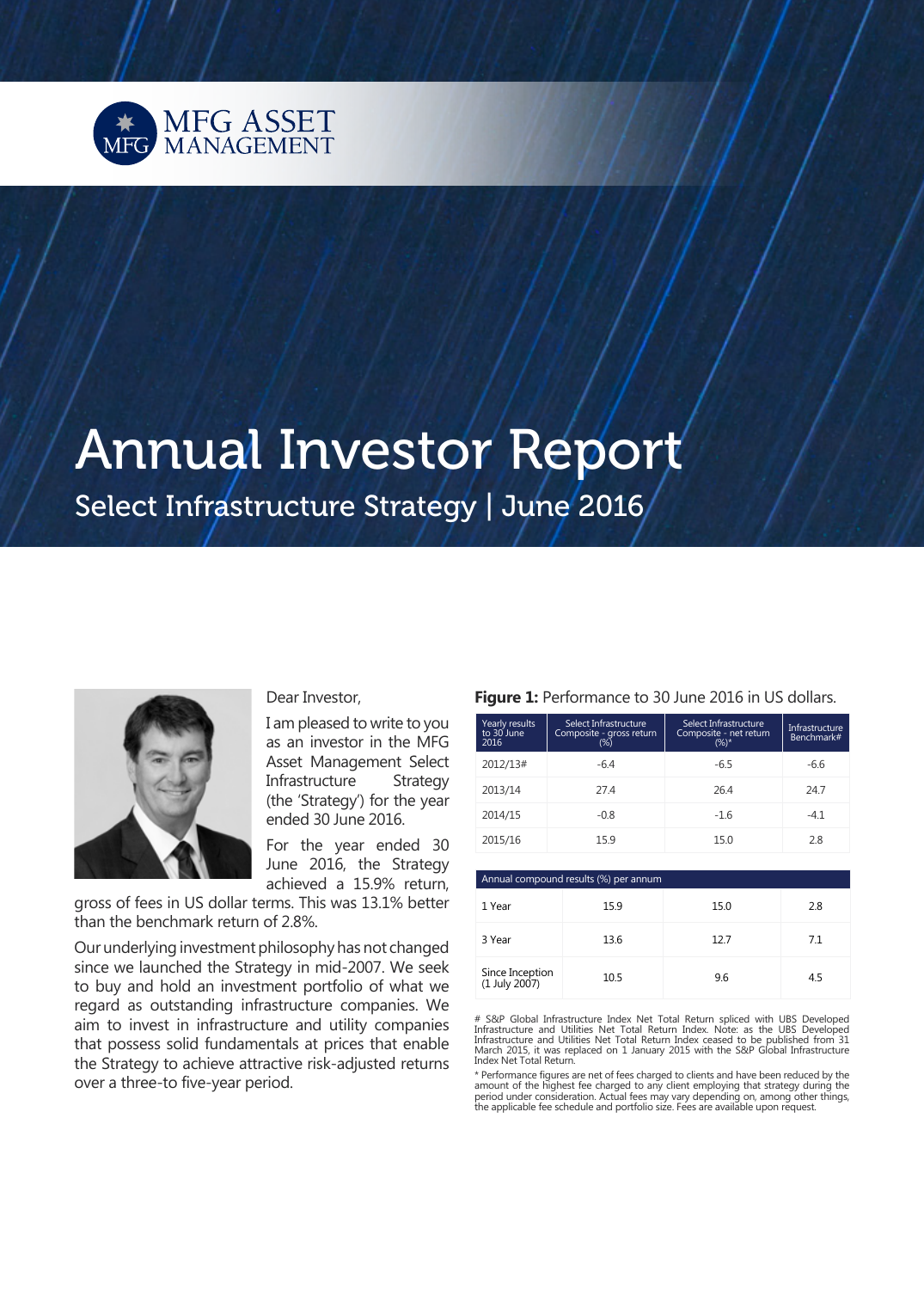## Portfolio Strategy

Generally, infrastructure assets generate reliable earnings and cash flows from the provision of essential services to the community. Over time the stable, reliable earnings derived from infrastructure assets are expected to deliver a combination of income and capital growth for investors.

The universe of infrastructure assets that we consider for the Strategy is made up of two main sectors:

**• Utilities**, including both regulated energy utilities and regulated water utilities. We estimate that utilities comprise approximately 60% of the potential investment universe for the Strategy. Utilities are typically regulated by a government-sponsored entity. Such regulation requires the utility to efficiently provide an essential service to the community and, in return, the utility is able to earn a fair rate of return on the capital it has invested.

**• Infrastructure**, which includes airports, ports, railroads, toll roads, communications assets and energy infrastructure (oil and gas pipelines). Regulation of infrastructure companies is generally less intensive than for utilities and allows companies to accrue the benefits of volume growth. As economies develop, grow and become more interdependent, we expect the underlying levels of aviation, shipping and vehicle traffic to increase, as will demand for all forms of communications and energy.

Both utilities and infrastructure companies provide an essential service, while facing limited (if any) competition, and, because the service is essential, the price charged for the service can be adjusted with limited impact on demand volumes. As a consequence, earnings are more reliable than those for a typical industrial company and generally enjoy inherent inflation protection.

## Portfolio Summary

The past year has demonstrated the importance of how global listed infrastructure investors define their investment universe. As noted in previous investor letters, we apply a conservative definition of the infrastructure investment universe that is designed to provide investors with predictable, throughthe-cycle, inflation-linked returns. This means that we exclude those stocks from the investable universe whose earnings are materially impacted by competition, sovereign risk and, importantly in the past year, changes in commodity prices. The Strategy's outperformance over listed infrastructure and global equities benchmarks reflects its limited exposure to stocks impacted by falling energy prices and, to a lesser extent, emerging markets.

To illustrate this point, the following graph shows the total shareholder return (TSR) in local currency of the constituent stocks in the benchmark S&P Global Infrastructure Index for the 12 months ended 30 June 2016. Colour-coding is used to show those stocks in the benchmark index that MFG Asset Management includes in its defined infrastructure investment universe (shown in blue), with the remaining stocks that MFG Asset Management excludes split between those whose earnings are sensitive to commodity prices, those in emerging markets and other stocks that we exclude.



Source: MFG Asset Management.

The graph highlights a key reason why the Strategy has outperformed over the period: it not only held stocks that performed well over that period but, just as importantly, it avoided stocks that performed very poorly - in particular, stocks with earnings that are sensitive to commodity prices and stocks in emerging markets.

The Strategy's investment portfolio has been constructed to reflect investment opportunities that meet our qualitative criteria and we assess as attractive, while also minimising the risk of permanent capital loss. As at 30 June 2016, the Strategy's portfolio consisted of 29 investments (compared with 28 investments at 30 June 2015). The top 10 investments represented 49.4% of the portfolio at 30 June 2016, compared with 57.6% a year earlier.

The Strategy also held approximately 13.8% in cash as at 30 June 2016, and 10.3& 12 months ago. The decision to continue to hold a large part of the portfolio in cash (a similar stance adopted by the Magellan Global Strategy) reflects the view that accommodative monetary policy of recent years has affected global asset prices and that any unwinding of this policy could lead to increased investment market volatility. We expect to deploy the bulk of our cash holdings in the investment portfolio over the medium term.

The composition of the Strategy by sector at 30 June 2014, 2015 and 2016 was as follows: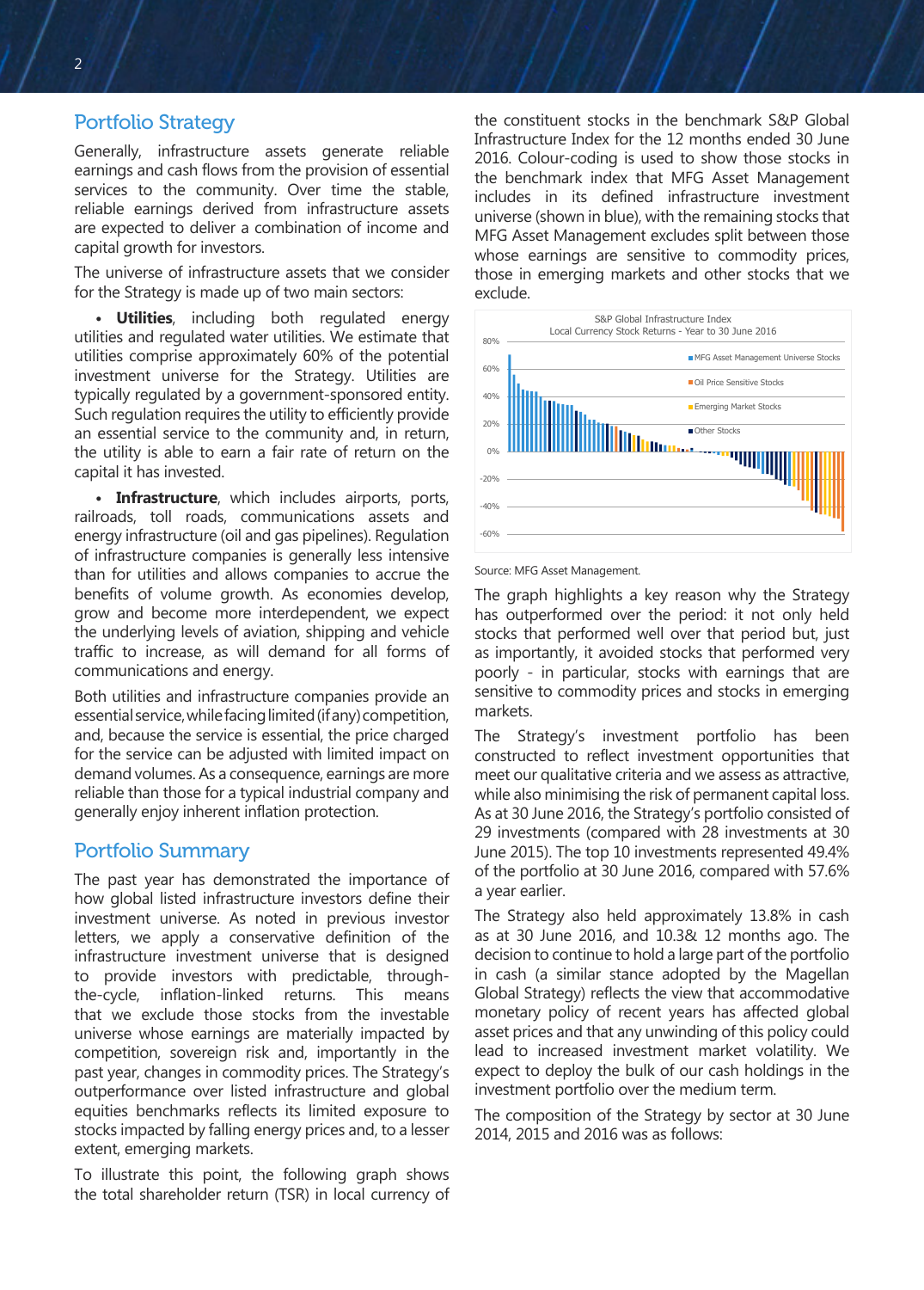

Source: MFG Asset Management.

The total share of the Strategy held in the infrastructure sector, the regulated utilities sector and cash as at 30 June 2016 were 53.6%, 32.6% and 13.8% respectively.

Accommodative global monetary conditions of recent years have led to significant increases in the prices of regulated utilities. In our assessment, regulated utilities in the better-performing economies of the world, effectively the most defensive infrastructure investment opportunities, have become progressively more expensive and we have found it increasingly difficult to identify regulated utilities that we assess as fairly priced. Accordingly, we have reduced the Strategy's exposure to regulated utilities in the US and the UK, and increased the Strategy's exposure to communications infrastructure stocks and European utilities. We have also reduced our exposure to the airports sector. The share prices of many airport stocks have increased by around 30% over the past year and are now trading materially above our assessed intrinsic value.

The composition of the portfolio by geography at 30 June 2015 and 30 June 2016 was as follows:

30 June 2015



#### 30 June 2016



The Strategy's holdings of regulated utilities generated superior investment returns (in local currency terms) during the year compared to the non-utility holdings, with regulated utilities delivering a weighted average return in excess of 24% while non-utilities delivered just over 11%. On a regional basis, Australia/NZ was the best-performing market with a weighted average return of almost 39%, while the Strategy's US holdings delivered a weighted average return of over 27% for the year. In contrast, the Strategy's Canadian and European exposures both generated negative returns on average.

The Strategy's top-performing stocks for the year to June 2016 (in local currency terms) were Australian toll road company, Macquarie Atlas Roads (which delivered a TSR of +70.6%), US utilities stock, American Water Works (+76.7%), Atmos Energy (+62.2%) and ITC Holdings (+48.0%), and Sydney Airport (+45.4%).

The Strategy's holdings in two European satellite companies, Eutelsat (-39.5%) and SES (-32.5%), were the major disappointments during the year. This was driven primarily by a reduced earnings outlook for the (non-infrastructure) data businesses, due partly to greater than expected pricing pressure from new, high-throughput satellite competition. In addition, the market appears increasingly concerned with the growth trajectory of the (infrastructure) TV broadcasting businesses, which represent the majority of revenues and earnings. We assess the infrastructure component of Eutelsat and SES as representing the dominant share of the business and believe that these business segments will continue to generate reliable returns over the long term. Accordingly, at the time of writing, the Strategy continues to hold an interest in SES and Eutelsat.

#### **Brexit**

On 24 June, the UK voted to leave the European Union ('EU') by a narrow margin (52% 'leave' to 48% 'remain') in a non-binding referendum. The result triggered volatility in investment markets, including a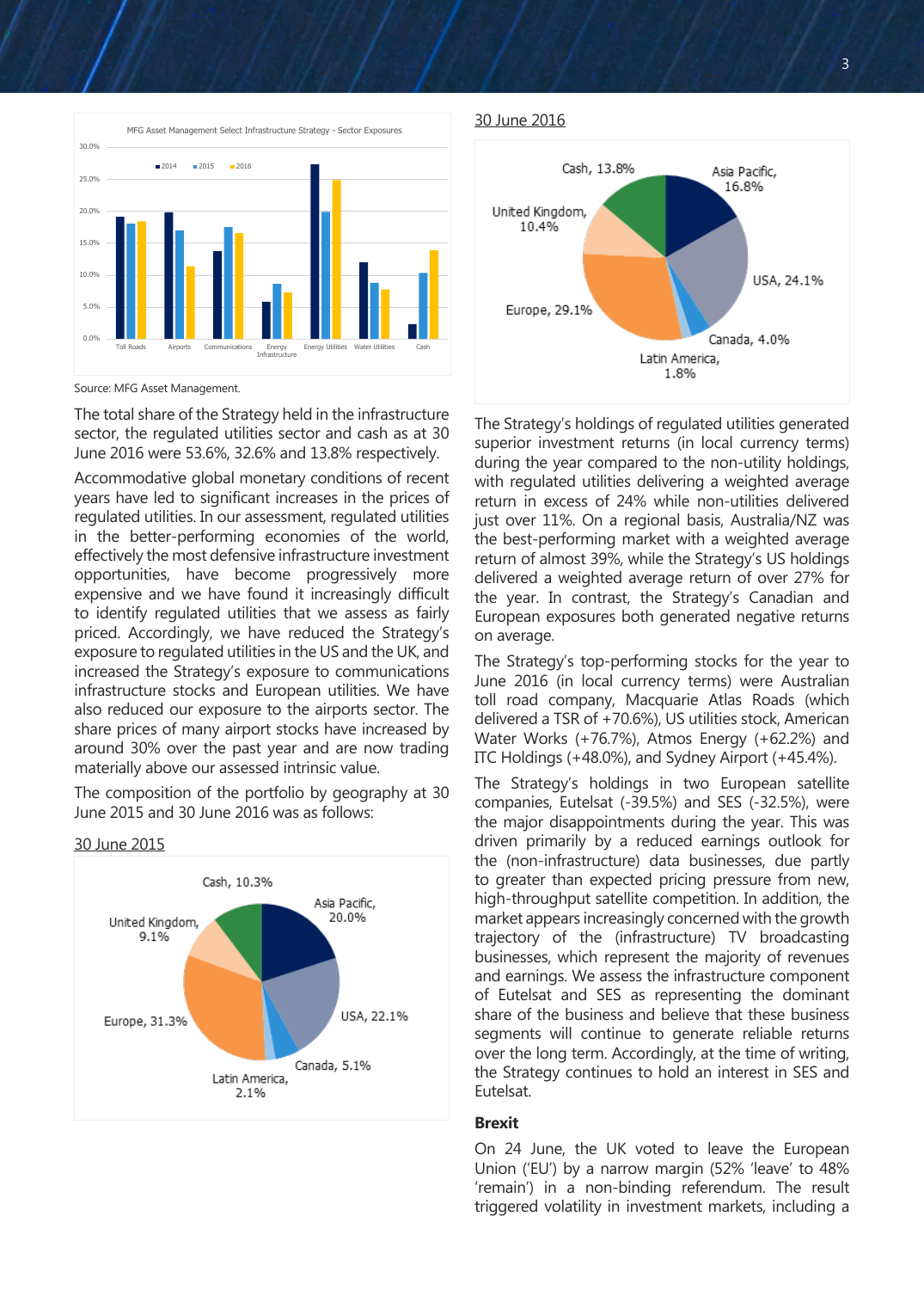sharp depreciation of the British pound and falls in the share prices of a range of UK and European companies. Despite this, there were limited signs of financial system stress and, in our view, the probability of a major global systemic risk event due to 'Brexit' in the short term is low.

In the aftermath of the Brexit vote, the Strategy's investment portfolio experienced a short-term decline in market value but quickly recovered from the downturn. The companies in the Strategy's investment portfolio provide essential services to their communities and, accordingly, continue to derive reliable earnings for investors. While the economic impacts of a Brexit are uncertain, we believe the companies we invest in will continue to deliver strong operational performance and provide generally reliable earnings that are characteristic of the type of infrastructure companies within our area of interest.

#### **Risk factors**

In previous letters we have outlined our approach in applying a strict definition of infrastructure to determine whether an asset is considered investmentgrade. Assets that are included in our defined listed infrastructure investment universe are assessed as delivering an essential service to a community and as generating reliable earnings and cash flows over the long term.

The stability of earnings is influenced by both competitive positioning and a range of risk factors. Key risk factors we consider are as follows:

**• Sovereign risk.** We avoid countries where political decisions can easily be made that undermine the contractual position or potential earnings of a company. Additionally, we only invest in countries where the judicial system and law are sound, so that contractual positions can be enforced as required.

**• Regulatory risk.** We avoid regulatory jurisdictions where regulatory processes are opaque or inconsistently applied.

**• Commodity price risk.** We do not invest in businesses that are materially reliant on the price of the product they transport. For example, many pipeline businesses and master limited partnerships (MLPs) in the US are excluded from our universe for this reason.

**• Leverage risk.** We avoid businesses with high leverage or where their ability to service their debt is tight relative to their earnings.

## **Impact of interest rates on infrastructure investment**

We expect global monetary conditions to become less accommodative over the long term and, consequently, longer tenor rates to increase. As we have noted previously, there are two key areas we focus on when considering interest rates:

**• The impact on the businesses in which we invest.** We remain confident that the businesses that meet our investment-grade infrastructure criteria are well placed to continue to meet our investment expectations over the medium term and through a period of rising rates.

**• Impact on valuations and on debt and equity markets.** An increase in interest rates can be expected to lead to a higher cost of debt, and an increase in long-term discount rates. Our forecasts and valuations take these factors into account in our investment analysis. However, the history of financial markets leads us to expect increasing uncertainty as a consequence of a rising rate environment. Stocks that are regarded as 'defensive', including infrastructure and utilities, are often subject to negative sentiment during periods of interest rate increases as investors switch to higher-growth sectors. However, it is our experience that provided the businesses have solid fundamentals, their stock prices can be expected to revert to their longer-term trend which more closely reflects their underlying earnings profiles.

Notwithstanding equity market volatility, we expect the underlying earnings of infrastructure and utility companies in our defined investable universe to remain robust and to continue to reflect solid growth. Ultimately, the value of the companies in our investment portfolio reflects the future cash flows they are expected to generate and the risks associated with those cash flows. We believe that investment markets have not been pricing assets in the recent past to reflect prevailing interest rate levels, but rather are pricing in a higher, more 'normal' level of interest rates, when assessing the risks associated with future cash flows. This means that if interest rates increase over the medium term, we can expect the impact on asset prices to be somewhat muted because investors have already allowed for some level of increase.

#### **Outlook**

MFG Asset Management believes that infrastructure assets with requisite earnings reliability, that exhibit linkages to inflation, offer an attractive, long-term investment proposition. Furthermore, given the predictable nature of its earnings profile, the investment returns generated by infrastructure assets are different from standard asset classes and offer investors valuable diversification when included in an investment portfolio. In the current uncertain economic and investment climate, the reliable financial performance of infrastructure investments makes them particularly attractive and an investment in listed infrastructure can be expected to reward patient investors within a threeto five-year timeframe.

Notwithstanding the resilient nature of the stocks held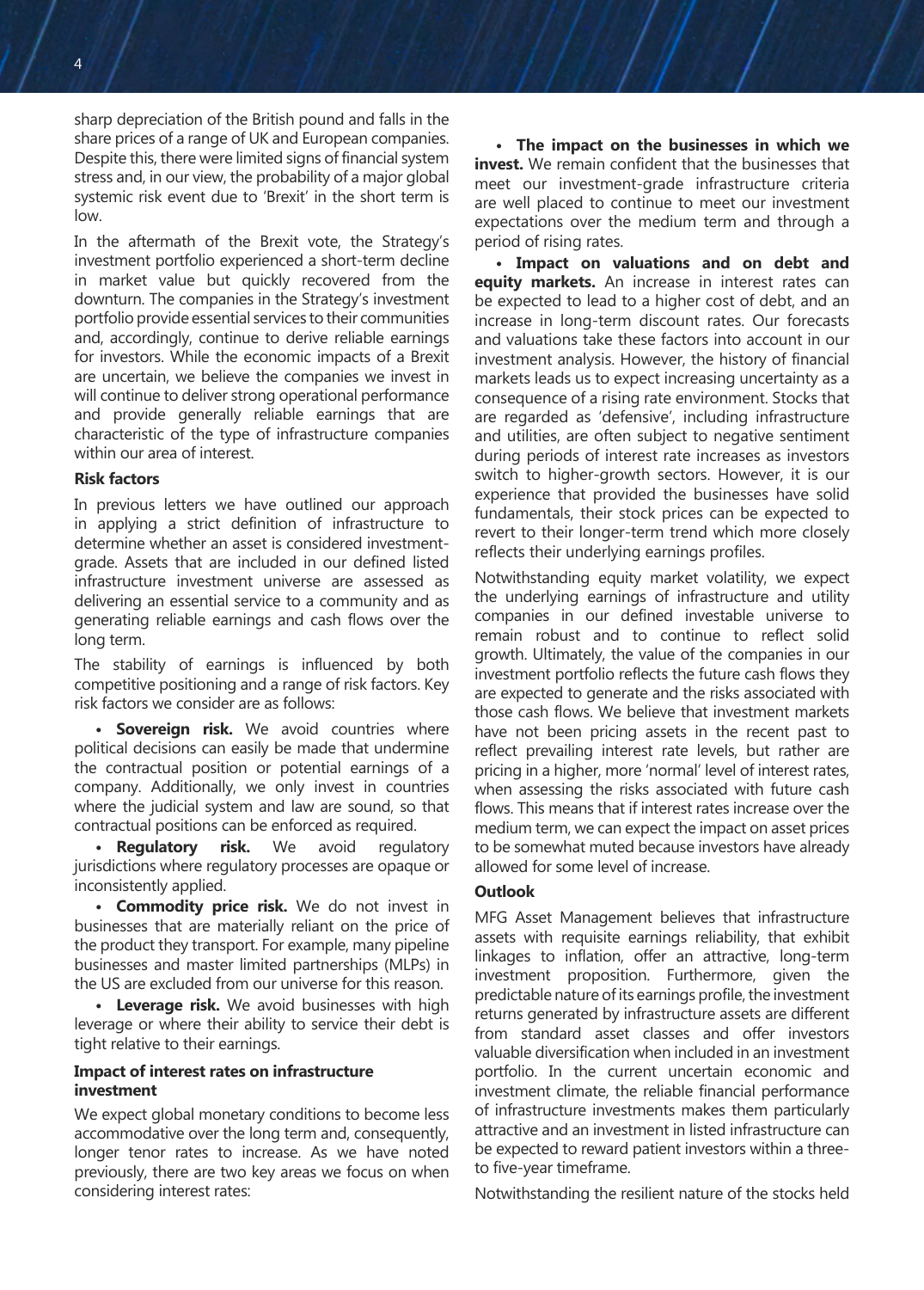in the Strategy, as mentioned in previous newsletters, we expect to see volatility in equity markets, particularly when US interest rates start to rise. However, we are confident that any increase in interest rates will have a minimal negative impact on the underlying financial performance of the stocks in the portfolio.

An additional issue that we are often questioned about, and which Hamish Douglass has written about in his annual letter to investors, is the impact of technology disruption on infrastructure investment. While undoubtedly we will see technological progress lead to numerous changes in infrastructure investment, there are two key areas where this is apparent to us today. The first is the impact of the advent of driverless cars on toll roads, while the second relates to the continued progression of roof-top solar energy and battery technology and the impact on energy utilities. While the future will always be uncertain, we believe the prospects for both toll roads and electricity networks remain attractive. Our reasoning is detailed in the following discussion pieces written by my Infrastructure colleagues, Ben McVicar and Dennis Eagar.

## Self driving cars: Implications for toll roads - Dennis Eagar

Since 2007, our infrastructure portfolios have held material positions in toll road companies. These companies have had exposure to toll roads in Europe, the US, Canada, Latin America and Australia. When valuing these roads, we distinguish between four different types of roads because of their inherently different traffic growth dynamics, including their sensitivity to economic conditions. There are four types of toll roads:

- Urban radial roads;
- Urban orbital roads;
- Urban High Occupancy Toll (HOT) lanes; and
- Inter-urban toll roads.

When valuing these roads, we build financial models that forecast traffic usage through to the end of the contracted concession period. In some cases, this can be more than 50 years. The advent of driverless cars therefore raises questions as to the impact of this rapidly developing technology on toll road traffic volumes.

The shift to driverless cars will clearly take some time to occur. While the basic technology for driverless cars already exists, there are a myriad social, regulatory and legal issues that need to be addressed before they become ubiquitous. In the meantime, the technology will develop and will inevitably impact toll road usage.

Based on our analysis, we expect the development of driverless cars to provide a boost to toll road traffic and earnings over the next 10-20 years. However, beyond that period the impact on usage of toll roads is difficult

to predict and may even be negative. We explain our thinking in the following discussion.

#### **Autonomous vehicles**

Cars are currently being produced that have Autonomous Vehicle ('AV') capability. This means they have the capability to allow the driver to relinquish complete control over the vehicle in certain circumstances and are smart enough to know when conditions do not allow that to occur, e.g. when lane markings are confusing or non-existent.

AVs are not driverless cars. Driving an AV allows the driver to hand over control of the vehicle but requires the driver to be ready to take back control of the car when needed. The vehicle will automatically keep a safe distance between itself and surrounding vehicles and, if needed, can change lanes. It will do all those functions more safely than a human – indeed road safety authorities are supportive of the adoption of AV technology because of the expected safety benefits.

So while the driver will still need to be behind the wheel and attentive to what is happening, the driving experience will generally be more relaxed, less stressful and safer than in non-AV vehicles.

While there are a raft of legal and regulatory issues that need to be solved before driverless cars become a reality, there are complex social/ethical issues that are even more important in the use of this technology. This is perhaps best illustrated when an AV is being used in a suburban street environment. In that situation, it is entirely possible that the vehicle would have to make a decision between running over a person that has moved into the path of the car or swerving into the path of a vehicle coming in the opposite direction, potentially putting the lives of the occupants of the AV at risk. Such "life and death" questions will take some sorting out!

In the context of such difficult issues, it is not surprising that the current thinking among road safety authorities is that AV usage is likely to be restricted only to motorways for some years to come. This is because:

• Generally motorways have better and more consistent road markings and signage; and very importantly,

• There is only very limited scope for an AV to be faced with situations that are difficult to predict in advance, e.g. a person running in front of the vehicle.

### **The future**

So in the shorter term, we believe that the tolled motorways are likely to benefit from AV technology because it will enhance the attractiveness to using the toll road over the free, non-motorway alternatives. Initially, that benefit will be marginal because relatively few cars will have AV capability. But over the next decade

and the termination in the implact on usage of ton roads is difficult and beyond as AV technology is rolled out in more and<br>I Tientrakool, Patcharinee, Ho, Ya-Chi, and Maxemchuk, Nicolas M., 2011, "Highway Capacity Benefit Collision Avoidance," Vehicular Technology Conference (VTC Fall) 2011 IEEE.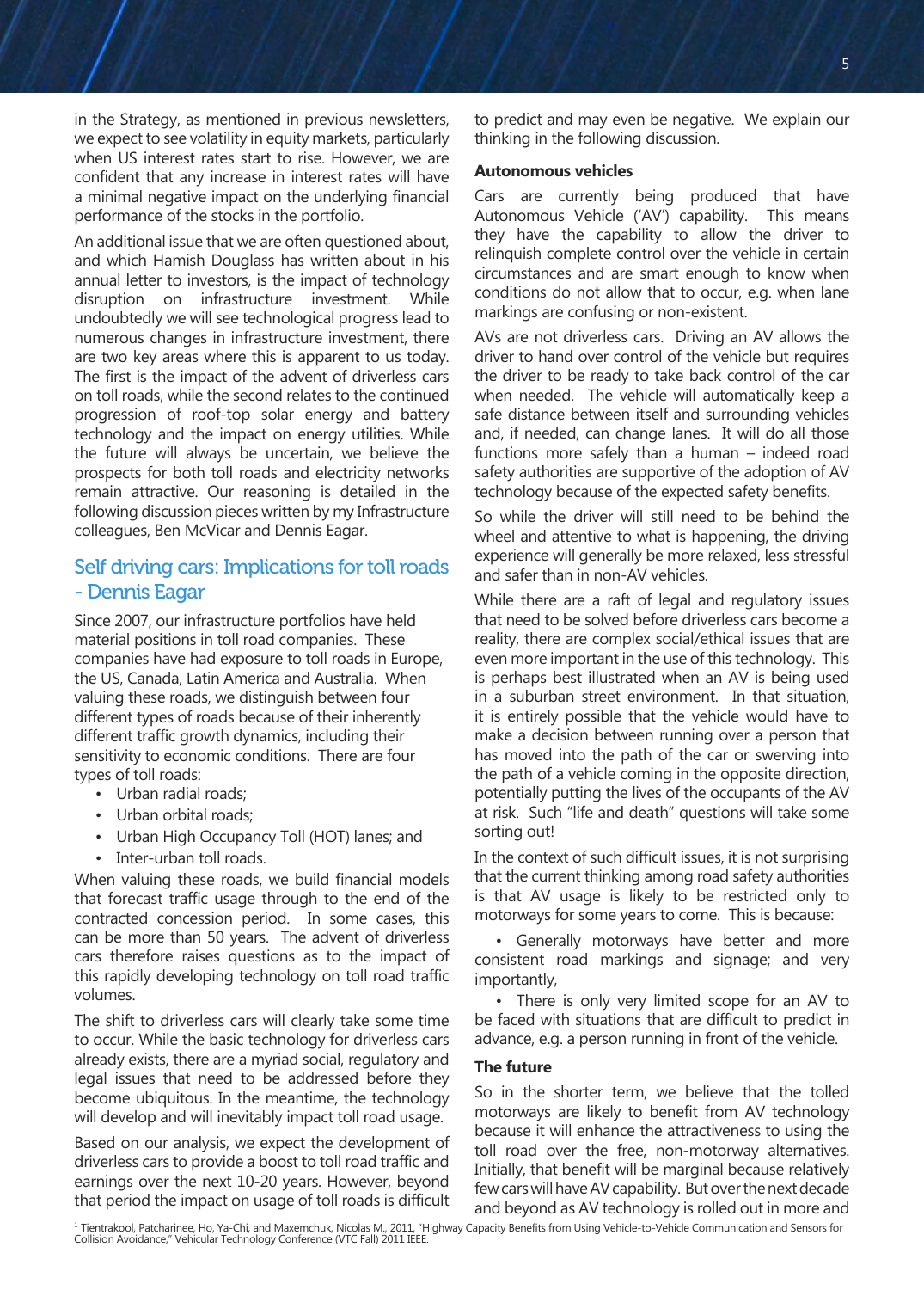more cars, it is likely to be material. As the following diagram illustrates, a recent University of Minnesota study forecast that within 15 years almost 60% of the USA vehicle fleet would have either complete or limited self-driving capability, rising to 90% by 2040.

Their forecasts are shown in the following graph which uses vehicle automation levels as defined by the National Highway Traffic Safety Administration of the USA being:

- Level 4 Complete self-driving automation
- Level 3 Limited self-driving automation (an AV)
- Level 2 Combined function automation
- Level  $1$  Function specific automation
- Level 0 No automation.



Source: University of Minnesota, Levinson, The End of Traffic and the Future of Transport Funding (Aug 2015).

So, we do not see AV technology as being a disruptive technology that could have a negative impact on traffic growth on the toll roads in the next decade. Quite the opposite – for so long as its use is limited to motorway conditions, the toll roads are expected to be net beneficiaries.

The increasing usage of AV technology on motorways will also benefit toll roads in two other important ways:

• It will reduce traffic congestion on the toll roads because some congestion is caused by the poor behaviour of human drivers when changing lanes, breaking or accelerating. It will also reduce the number and severity of accidents – frequently a cause of severe congestion on the toll roads; and

• It will increase the capacity of the toll road, particularly in peak periods. Toll roads currently can handle around 2,200 vehicles per lane per hour. A recent study by the University of California concluded that full penetration of AV could see this capacity double. This is because vehicles will be able to travel much closer together at much higher speeds in much thinner lanes than is currently the case. A different study by Tientrakool et al<sup>1</sup> found that a 50% presence of AVs in the traffic mix can increase highway capacity by 80%. While these studies may prove to be optimistic,

there is no doubt that the increase in capacity will be meaningful particularly for urban toll roads which are already capacity constrained during peak periods. This capacity benefit can be phased in over time by the creation of AV only lanes on the toll roads.

Of course, this improvement in capacity will also be experienced by the free roads running parallel to the toll road thereby reducing congestion on the free alternative and removing the incentive for drivers to use the toll road. So when AV technology is allowed to be used on non-motorways, there is likely to be a negative impact on toll road usage, at least until the free alternative roads become congested again.

#### **Driverless cars**

The ultimate form of AV is a driverless car. Such a vehicle is likely to be configured completely differently from today's vehicles. It would have no steering wheel or other controls and seats would be configured to best suit the needs of the occupants at the time. Driverless cars:

• Would allow the occupant to use the travel time productively or enjoy a greater range of entertainment experiences including video/TV/computers;

• Would allow greater interaction between occupants;

• Would provide enhanced mobility to those in our society currently incapable of driving a car, e.g. the old, infirm and young would be able to use the car without assistance.

Driverless cars will increase the capacity of both toll roads and their free alternatives as automotive networked intelligence results in optimising traffic flow, less accidents, and automatic rerouting. Ultimately roads may not even need traffic signals, lane markings or speed limits. The fact that a driverless car trip will be an opportunity to be entertained will also reduce the utility of the time saved by using a toll road, i.e. drivers will be less inclined to spend \$5 or \$10 on the toll road to save say 15 minutes. Alone these developments are negative for toll roads given that usage of a toll road is almost entirely dependent on the actual or perceived time and reliability benefits of using the toll road.

However, driverless cars will also increase the demand for trips by reducing reticence to taking trips, introducing empty trips, and taking share from other modes.

A study by Princeton University forecasts that vehicle miles driven is likely to increase by between 5% and 20% when AVs reach 50% market penetration and when fleet penetration of driverless and AV cars reaches 95%, vehicle miles driven is expected to increase by 35%. The same study forecasts that this will be around 2040, well within the forecast period of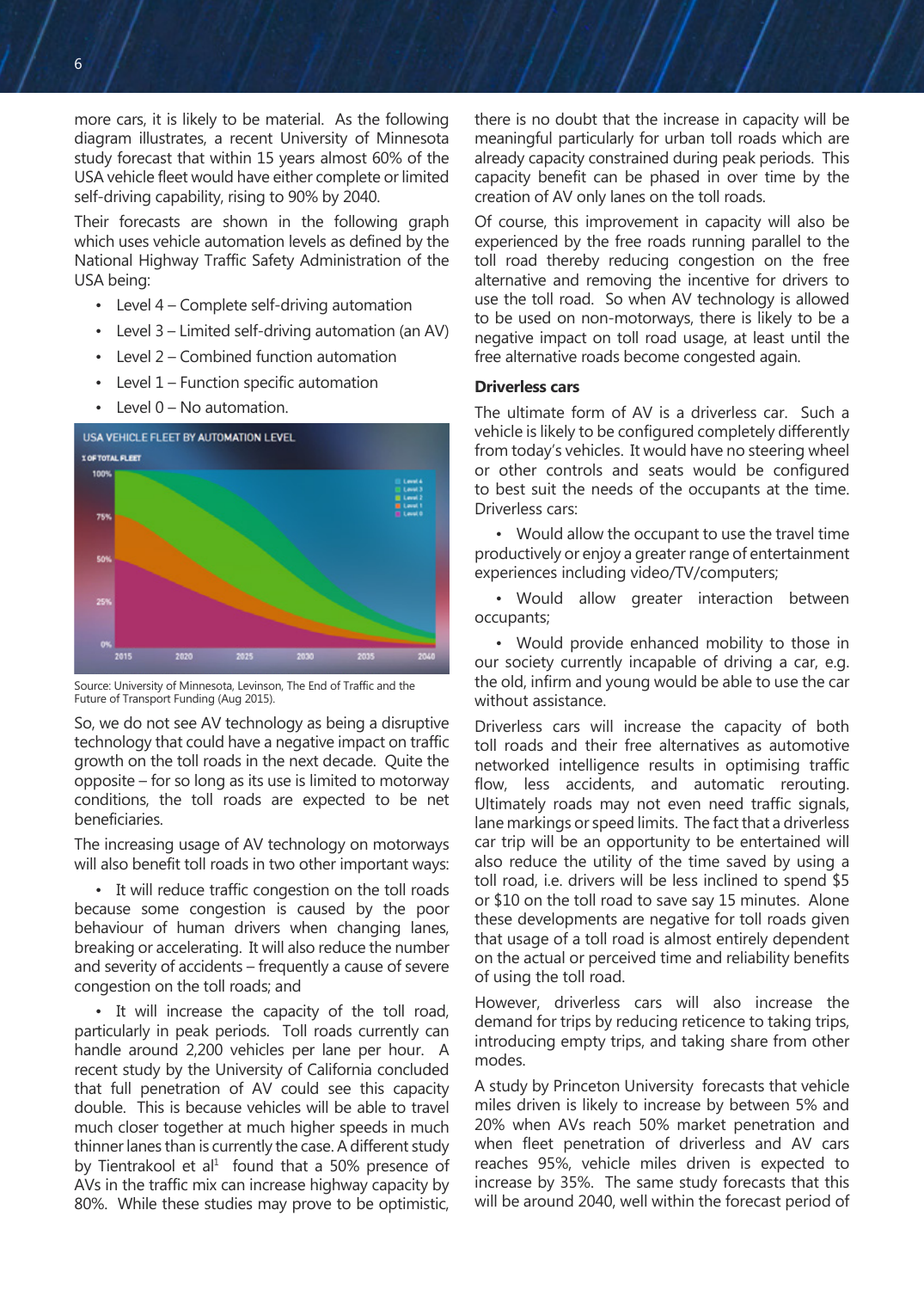toll roads in our investment universe.

The era of driverless cars is also likely to be associated with much lower levels of car ownership. It will simply be more economic to participate in some form of sharing arrangement that allows much greater utilisation of vehicles than to have a privately owned vehicle remaining idle. Again this is likely to lead to an increase in vehicle miles driven as it will decrease average trip costs.

Another study by academics at the University of Southern Florida showed that empty trips alone would increase total miles driven by at least 10%. These trips would arise because shared cars would drop off a passenger and drive empty to pick up the next occupant.

As an aside, it would appear that the clear losers of driverless cars would be the owners of parking stations and those making a living driving vehicles (at present, there are about 3.5 million truck drivers in the US, forming the largest job category in 29 states).

We believe there is significant potential for disruptive technologies to materially impact a range of industries. We know with certainty that none of the above quoted studies will be absolutely correct. We expect AV and driverless cars will generally be positive for the earnings of toll roads, and particularly urban toll roads, over the next 10 to 20 years but we have not changed any of our traffic forecasts to reflect this until we have greater certainty about how, and more importantly, when these developments will take place.

The long-term impact on toll roads will depend on the balance of the positive impact of the additional trips created by driverless cars and the negative impact of the additional capacity that is created on the free roads by the growth of driverless cars.

# Utilities remain a bedrock of the MFG Asset Management Infrastructure Strategy - Ben McVicar

Electric utilities are a mainstay of our infrastructure portfolios. We often refer to utilities as providing the 'lead in the keel', or in other words, we expect these businesses will provide stable earnings, regardless of macroeconomic conditions. The stable earnings comes from both the reliable demand for energy and the application of strict price regulation to network fees. This means the utilities we invest in will continue to earn a modest, but reliable return.

However, the individual economics of an 'electric utility' vary by company and need to be considered on a case-by-case basis. Our preferred part of the industry to invest in is transmission and distribution assets, i.e. the poles and wires, or more simply - the 'grid'. The grid benefits from being a natural monopoly and is

therefore regulated to ensure it only earns a fair return on its investment. By comparison, companies that are operating in the power generation and retailing space typically struggle to deliver reliable returns. This is because their earnings profile is affected by dramatic swings in the electricity price that occurs through the course of the year. As a general rule, we limit the exposure of the portfolio to companies without sufficient stability of returns.



Source: MFG Asset Management.

However, in recent years the price of both roof-top solar power generation and batteries has come down dramatically, begging the question as to whether these technologies will disrupt this reliable earnings profile of the grid. In this note, we consider if the arrival of moreaffordable roof-top solar and batteries undermines the investment case in the sector.

The first electric grids were developed over 100 years ago. Since then, the level of complexity has increased as the scale of the operations have grown. However, compared to a century ago, the underlying principle of how electricity is supplied to consumers is largely unchanged: electricity is generated in a remote location and delivered to a household or business through a series of wires and transformers.

In the developed world, access to power provided by the grid is considered an essential service and underpins the modern economy. Investment in electric grids has generally provided a stable, low-risk return.

Despite new technologies, we do not expect the investment fundamentals to change in the coming years.

#### **Batteries**

Batteries are the first piece of the puzzle. For context, the use of batteries in electricity grids is still in its early days. For large-scale batteries ('utility scale'), grid operators are largely at the trial phase in developing knowledge and capabilities to harness the technology. Meanwhile, the home-installation of batteries is a similar story, with consumer uptake still in its infancy. However, in the long-term, we expect batteries to play an important role in the grid. Why? Because unlike other commodities, electricity needs to be produced concurrent with consumption. This requires the construction of 'surplus' capacity to deal with the periods of peak demand. This 'surplus' capacity sits idle for the majority of the day (or even year) until there is a surge in demand. Batteries solve this by allowing electricity to be generated in off-peak periods<sup>2</sup> such as

<sup>&</sup>lt;sup>2</sup> We note that batteries also have the potential to reduce the amount of 'wasted' energy that disappears as heat due to the resistance of the wiring used in electrical equipment. This heat loss is worst in the peak period, therefore using batteries to "flatten" the demand profile of the grid has significant implications for grid efficiency.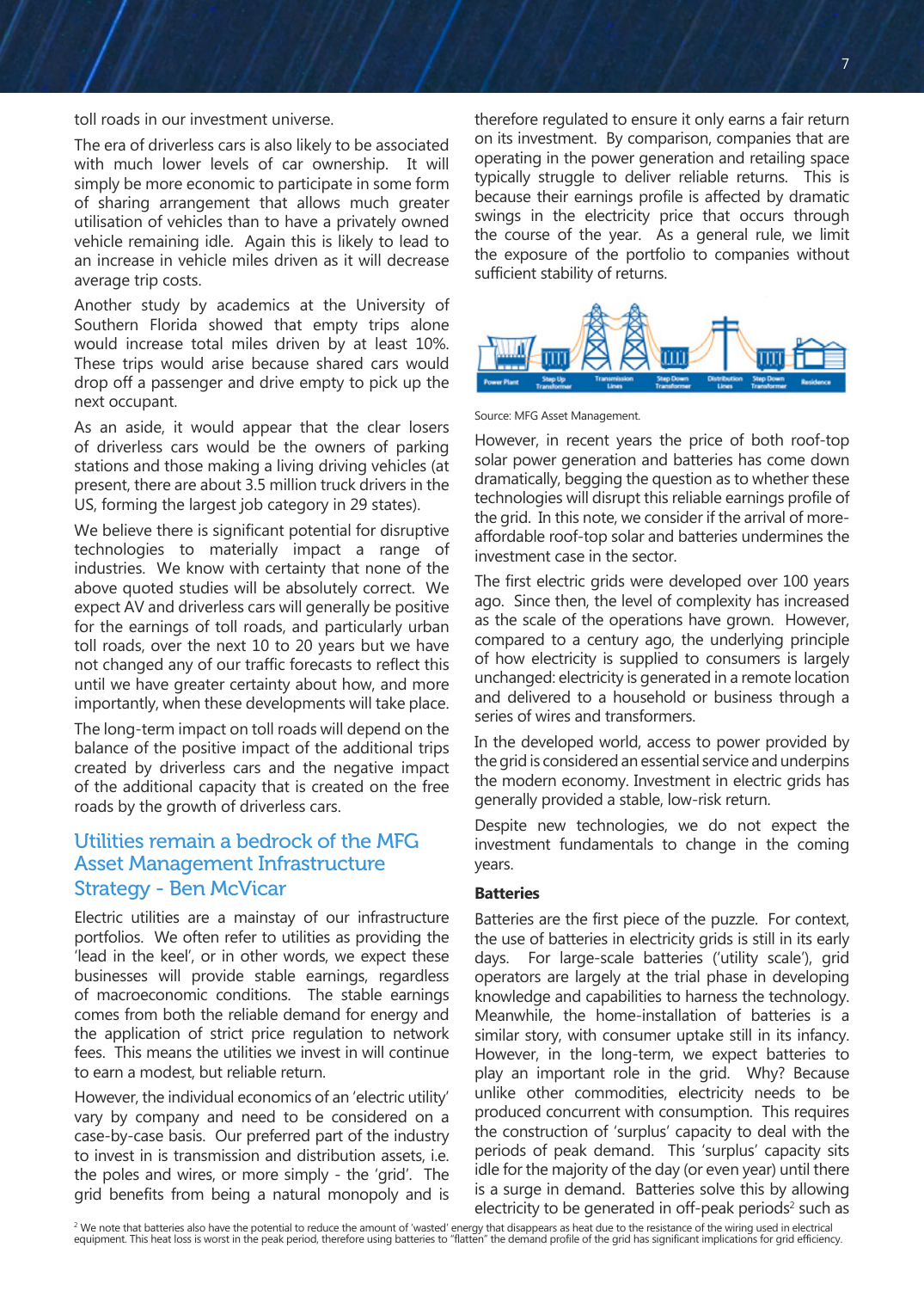8 a dhe ann an t-Iaith ann an t-Iaith ann an t-Iaith ann an t-Iaith ann an t-Iaith ann an t-Iaith ann an t-Iai

during overnight hours, for storage until needed. In turn, this reduces the need for excess capacity, which is a win for both the utilities companies and their customers. And importantly, the grid's role in all this is largely unchanged because energy will still need to be delivered to the batteries.

#### **Solar power**

The impact of renewable generation on the grid is more complex. Some renewables are being installed at the residential level, typically as roof-top solar, while others are being developed as larger 'utility scale' projects. These are typically developed on solar and wind-farms.

In assessing the impact to grids, it is worthwhile to initially analyse the implications of small-scale applications. In our view, utility scale solar or wind changes nothing for the owner of the grid. This is because the generation from the power station will still need to be transported to its customers. The dramatic decline in prices in wind and solar have made these technologies far more cost competitive with the more emissions intensive technologies. In recent years, global expenditure on utility scale renewables has outpaced expenditure on thermal power stations. As costs continue to decline, we expect this trend to continue, with the electric grid providing a key link for this renewable energy to reach its customers.

Connecting large scale renewables to the grid is likely to be an important source of capital expenditure for the high-voltage 'transmission' network that transports the output back to population centres. However, the shift to renewables at the transmission level is not without challenges. Unlike existing thermal power stations, which have a reliable production output, renewables tend to be more unpredictable and 'intermittent' in their power output and vary with changes in wind and clouds. Managing this variation in output requires operators of the grid to use reserve generators (often gas turbines) to balance the output from the renewables with the load or consumption of the customers on the grid. The difficulty for the operator of balancing this increases as the proportion of renewables increases. According to the US National Renewable Energy Laboratory, this additional cost on the grid of managing this variable output of renewable energy is often not thought about when considering the cost of renewables.

Where the renewables discussion gets more complex is roof-top solar. This is known as 'distributed' generation because it's no longer 'centralised' at a large scale generator. Theoretically, it does solve one of the problems of electricity supply – i.e. that electricity needs to be transported a long-distance from the generator to the household. The long distances involved have been unfortunate as the further the electricity is transported, the more that gets lost as heat.

When roof-top solar is combined with a battery, it

begs the question, why do customers even need to be connected to a grid? Our short answer is, (1) building a reliable, disconnected system is prohibitively costly; (2) being connected to the grid provides enormous redundancy with numerous generators and electric lines that ensure the power stays on for consumers – especially in weeks when the sun isn't shining; and (3) not everyone in the community has the ability to selfgenerate.

The current installed cost for a reasonably sized solar and Tesla battery package is approximately AU\$20,000 (US\$15,000). Except for households with extremely low electricity consumption, this system would only act as an offset and would not allow for a full grid disconnection. This is because the system would not be able to supply enough power to meet most household's requirements in all conditions. For example, the new 7kWh Tesla battery is rated to deliver 2 kilowatts of continuous power (3.3 kilowatts at peak). A kettle and toaster can require over 2.5 kilowatts, which when combined with a hairdryer, can easily pass 4.5 kilowatts of "load", exceeding the peak capacity of a single battery.

An Australian Think Tank, the Grattan Institute, put out a research paper in 2015 that addressed the cost of building a system capable of full grid disconnection. For a typical Sydney household, to fully disconnect from the grid would require a system worth AU\$34,200 (US\$25,600). However, this system would only be 95% reliable, i.e. the house would be without power in 1-in-20 days, on average. To be 99% reliable, the cost goes up to AU\$52,200 (US\$39,150). For 99.9% reliability, i.e. still below the level achieved by a grid – the price jumps to AU\$72,200 (US\$54,150). The same analysis highlights that using this disconnected system would cost the household over 5.5 times more than if it had simply opted to draw power from the grid.

Other studies in different markets have estimated the cost of a disconnected system to be eight times higher than simply drawing power from the grid. Even expected declines in technology costs are unlikely to save this, with an 80% reduction in the solar and battery costs still leading to a system that is 2.5 times the current cost of sourcing power from the grid.

While the cost of installing the system may come down in the future, there are still significant barriers to mass adoption. Many homes will have insufficient space available for all the requisite equipment to be installed – whether it's garage space for batteries or roof-top square-metres to install the solar panels. Some disconnected systems can include a back-up generator, however, in a relatively densely-populated neighbourhood, neighbours may have complaints about the sound of an engine running at full-tilt when sitting down to relax in the evening. Then there are apartment owners without space for panels, or even home-owners with roofs facing in the wrong direction,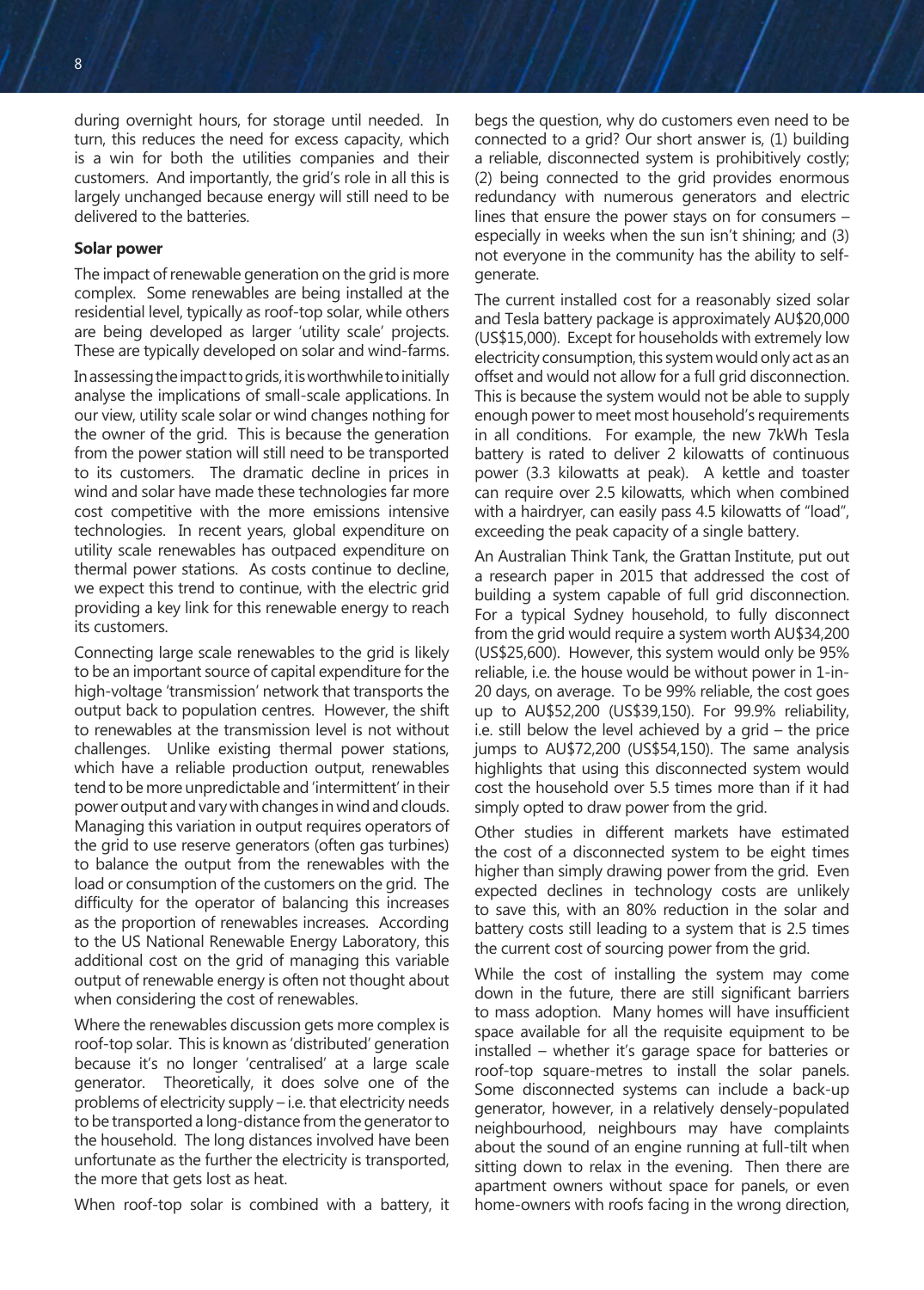or with shadows from trees and other buildings. Future growth in population density is only likely to exacerbate this issue. And what about renters? They won't want to pay to have equipment installed and owners may be reluctant to spend the money, given it's typically the renter that makes the saving from the energy generated by the system.

Even for those households with adequate roof-top space and large solar/battery-systems, there is still a benefit in staying connected to the grid, being that it allows excess electricity to be exported back to the grid - an example being when the owners are away on holidays or even out for the evening. This leads to a future where the grid's role becomes a facilitator of trading between household 'generators', rather than as a pure delivery mechanism.

For the reasons above, we believe that for the foreseeable future, disconnecting from the grid will remain a poor financial decision for many customers. Furthermore, there will be a significant number of customers that can't disconnect at all. That's not to say we don't expect there will be continued growth in roof-top solar and batteries, but we do expect to see these customers using the technologies as a complement to the existing network. In turn, this will require regulators to review network pricing models. The grids themselves will need to work to adapt the network to deal with the changing flow patterns of electricity.

When things change, it is rare for all stakeholders to be winners. In our view, the worst impacted part of the energy supply chain will be the utility-scale scale thermal generators – gas, coal and nuclear power - as their economics are damaged by ongoing growth in renewable generation. While we expect many of these fuels to have a place in the fuel mix in coming decades, the transition to an increased renewables share in the market is likely to be problematic for them.

Fundamentally, the grid will continue to be an important piece of infrastructure in the community. At the present time we expect regulated utilities to remain a reliable investment and we remain confident in the outlook for the sector. As a rule, we exclude from our investment universe those companies who derive more than 25% of their earnings from unregulated power generation and/or power retailing. Hence, the companies most negatively impacted by these newer technologies fall outside our scope. While we remain aware of their disruptive potential, we believe that solar, wind and battery storage technologies are unlikely to materially impact the stocks in our investment universe. Where they do, the impact will be spread over many years and decades.

# The other 'green' technology electric cars

Discussion of the impact of technology on the grid is typically centred on the potential for disruption. In this note we have outlined why we believe this is an unlikely scenario. However, there are other technology changes that have the potential to dramatically increase the demand for energy from the grid, namely electric cars. Transport is one of the largest categories of global energy demand and if electric cars begin to take market share, the potential to create much greater on-grid demand for energy is significant. Households would see a large increase in electricity demand and more charging outlets would be required in cities. Interestingly, this growth in electricity demand would make it even more difficult for households to install solar and battery systems large enough to allow for complete grid disconnection.

Placing this observation in context, a three person household in Sydney is expected to consume 6.9MWh of electricity each year, while an average car typically drives in the order of 14,600km per year. Based on Tesla's guidance, the Tesla Model S would require around 11.1KWh per day to recharge or 4.1MWh per year. So for a typical household, this car would increase power demand by approximately 60%.

Yours sincerely,

Gerald Stack Head of Investments and Portfolio Manager 28 July 2016